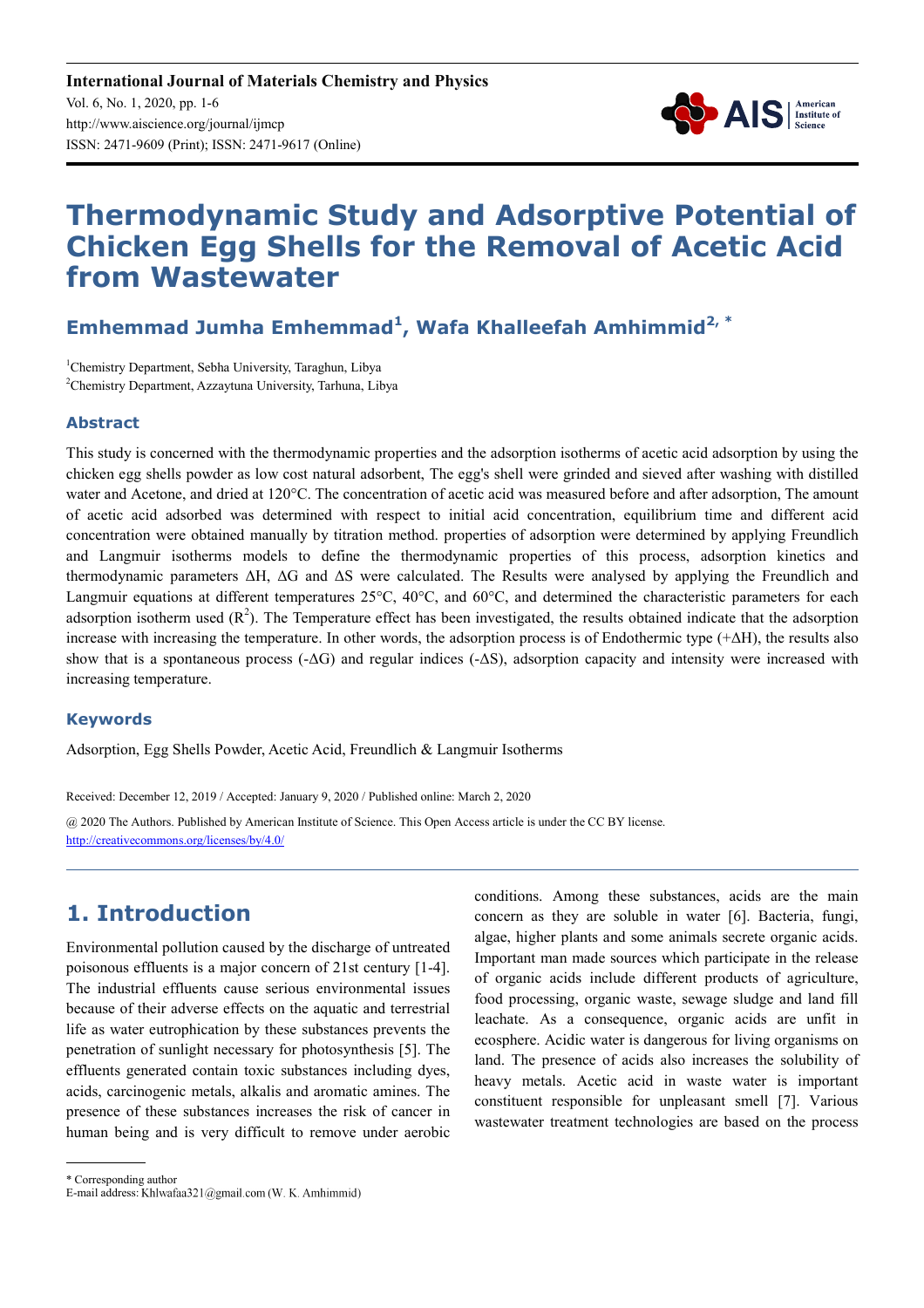of coagulation, flocculation, biodegradation, adsorption, membrane separation, ion exchange, oxidation and selective bio-adsorbents for the elimination of these materials. Because of high cost and disposal problems, many of the conventional methods have not been applied at large scale in different industries. Adsorption has been found to be superior to other techniques in terms of low-cost, flexibility and simplicity of design, ease of operation and insensitivity to toxic pollutants [8].

However adsorption is one of the methods, which is gaining more and more attention because of its easy operations and versatility. It is a useful and simple technique and allows kinetic and equilibrium measurements without any highly sophisticated instrument. In adsorption, different adsorbents used include activated carbon [9], zeolite, clays [10], silica beads, and polymeric acids [11] *etc.* However, due to high cost, these materials cannot be justified to cope with pollution and therefore, research has been directed towards methods of treatment using locally available low-cost natural materials such as biopolymers [9]. Consequently, finding simple and easily performable experiments to illustrate the quantitative aspects of adsorption can be very difficult. [12] The importance of adsorption is seen in the need for choosing effective adsorbent for the adsorption or purification needs.

The determination of adsorption capacity is a necessary perquisite for selecting adsorbent. The use of biomaterials as bio-sorbent for the treatment of waste water as a potential alternative to the conventional treatment method has been confirmed in separate studies. [13] various potential adsorbents have been implemented for the removal of specific organics from water. Thus researchers are pursuing hard to develop more suitable, efficient, cheap and easily accessible type of adsorbents. Much work has been carried out using peat [14], sugar cane bagasse [15], biomass [16], eucalyptus bark [17], bottom ash, de-oiled soya [18, 19], hen feathers [20], and egg shells as potential adsorbents.

The objective of the present study to investigate the adsorption potential of powder egg shells as a new low-cost adsorbent for the removal of acetic acid from aqueous solution and wastewater. And to undertake a comparative study of the common adsorption isotherms, Langmuir and Freundlich in the estimation and comparison of quantitative aspect of adsorption. For this present work, egg shells was selected as an adsorbent. Egg shells are waste materials from hatcheries, households and fast food industries and can be

These wastes are directly disposed without any pre-treatment; readily collected in plenty. It is about 11% of the total egg weight and consists of about 95% calcium carbonate and 5% of others materials such as  $Al_2O_3$ ,  $SiO_3$ , S, Cl,  $Cr_2O_3$  and  $MnO<sub>3</sub>$ .

Egg shells are waste product as about 28% of the total eggs are used commercially in egg products and their disposal contributes to environmental pollution because these cannot be used traditionally [21]. These wastes are directly disposed without any pretreatment; challenges associated with disposal include cost, availability of disposal sites, odor, flies and abrasiveness. However, these egg shells can be used as an excellent adsorbent because of their porous nature; about 700 to 1,700 pores are present on the surface an egg shell [22, 23]. The egg shells are also attractive as adsorbent due to their good mechanical properties and thermal stability [24] and already used as adsorbent for the removal of heavy metals [25], phenolic compounds [8], dyes and pesticides [26].

# **2. Experimental**

### **2.1. Sample Preparation (Adsorbent)**

Chicken egg shells collected from local market (sebha, Libya) were washed with distilled water several times and acetone, followed by drying in a hot air oven at 120°C for (2hrs), and dried in the oven. The dried samples were grinded into powder form and sieved. The powder sample then preserved in different sterilized containers for subsequent use as adsorbent.

### **2.2. Acetic Acid (Adsorbate)**

All solutions were prepared in distilled water. Acetic acid (Panreac, Germany) was used as adsorbate. First stock solution of acid was prepared, and then from this solution, different other working solutions were prepared by dilution method.

### **2.3. Adsorption Kinetics Study**

(1g) of egg shells powder were added in each of different reagent bottles of acetic acid solutions. the bottles were shaken in a thermostat water bath shaker for 20minutes at different temperatures 25°C, 40°C, and 60°C. The slurry obtained after specified time was filtered, pH was noted before and after experiment. The filtrate was titrated against standard NaOH (0.1N) solution to determine change in acid concentration. The amount of acid adsorbed ( $C_{\emptyset}$ mol·g-1) was calculated by Eq (1):

$$
C\emptyset = \frac{(\text{Co}-\text{Co})}{s}V\tag{1}
$$

where  $C\emptyset$  is the amount of acid adsorbed. Co is the initial concentration and  $C\sigma$  is equilibrium concentration of the acid, *V* the concentration before adsorption  $(N_0)$  was calculated by Eq  $(2)$ :

$$
(\mathbf{C}_{\text{eg/L}})_0 = \mathbf{N}_0 \mathbf{X} \mathbf{E}_{\text{w}}
$$
 (2)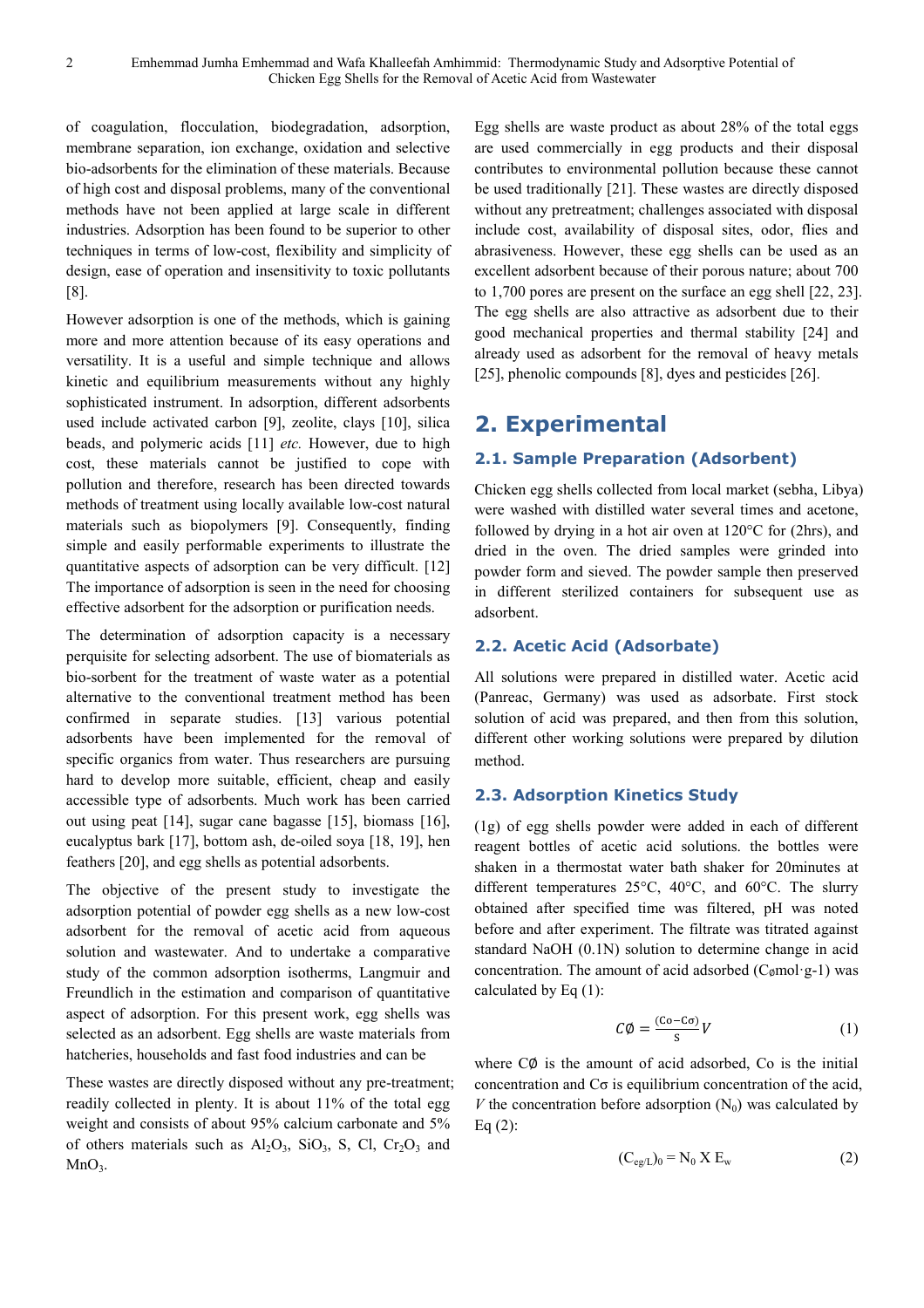Subsequently, the concentration of acid remaining after adsorption can be calculated by Eq (3):

$$
(N X V)_{(NaOH)} = (N_1 X V_1)_{(CH3COOH)} \tag{3}
$$

Where  $N_1$  is the concentration of acid after adsorption.

The amount of acid adsorbed (Ce  $g(L)$ ) was calculated by Eq (4):  $(N_2 = N_0 - N_1)$ 

$$
(\text{Ce}_{g/L}) = N_2 \times E_w \tag{4}
$$

### **3. Result and Discussion**

#### **3.1. Adsorption Isotherms**

The adsorption characteristics of eggshell powder were determined using Freundlich, Langmuir isotherm models [27].

#### **3.1.1. Freundlich Isotherm**

The Freundlich parameters were obtained by fitting the experimental data to the linearized equation derived from  $Eq.(5):$ 

$$
log Q_e = log K_f + \frac{1}{n} log C_e \tag{5}
$$

Where  $K_F$  and n are Freundlich adsorption isotherm constants. being indicative of the extent of the adsorption and the degree of non-linearity between solution concentration and adsorption, respectively; Qe is the amount of acid adsorbed per unit weight of distribution of adsorption sites [28]; Ce the equilibrium concentration (mg/ L). By the logarithmic linearization of Eq. (5)

The following table illustrate the obtained values of adsorption at various temperatures.

Table 1. Calculated Values of Log Ce and Log Qe at Various Temperatures

| No | $C_e$ mg /l    |                |                |                | Log C <sub>e</sub> mg/l |                |                | $Log Q_e mg/g$ |                |  |
|----|----------------|----------------|----------------|----------------|-------------------------|----------------|----------------|----------------|----------------|--|
|    | $25^{\circ}$ C | $40^{\circ}$ C | $60^{\circ}$ C | $25^{\circ}$ C | $40^{\circ}$ C          | $60^{\circ}$ C | $25^{\circ}$ C | 40°C           | $60^{\circ}$ C |  |
|    | 240            | 470            | 300            | 2.62           | 2.67                    | 2.48           | 2.3            | 2.28           | 2.32           |  |
|    | 600            | 1260           | 900            | 2.77           | 3.10                    | 2.95           | 2.62           | 2.54           | 2.59           |  |
|    | 1500           | 2100           | 740            | 3.17           | 3.32                    | 3.24           | 2.75           | 2.7            | 2.74           |  |
|    | 2400           | 3300           | 2940           | 3.38           | 3.52                    | 3.47           | 2.85           | 2.80           | 2.82           |  |
|    | 4200           | 3640           | 4380           | 3.62           | 3.56                    | 3.64           | 2.9            | 2.92           | 2.88           |  |

The freundlich isotherm plots for adsorption of acetic acid on egg shells sample are shown in figure 1. According to the linear form of Eq. (5) as given above.



Figure 1. Freundlich isotherm plots for adsorption of acetic acid on egg shell sample.

From the figure 1 which shows Freundlich isotherm plots determine from the high value of  $R^2$  that the model of adsorption also can be characterize by the same equation at temperature higher than 25°C, and the following Table 2 illustrate the constant values of Freundlich equation for adsorption of acetic acid on egg shells.

| <b>Table 2.</b> Constant Values of Freundlich Equation for Adsorption of Acetic |  |  |  |
|---------------------------------------------------------------------------------|--|--|--|
| acid on Egg shells.                                                             |  |  |  |

| т              | $\overline{\phantom{a}}$ | (n)  | Log k | (k)  | $\mathbb{R}^2$ |
|----------------|--------------------------|------|-------|------|----------------|
| $25^{\circ}$ C | 0.542                    | .84  | 0.991 | 9.8  | 0.875          |
| $40^{\circ}$ C | 0.666                    | 1.5  | 0.487 | 3.1  | 0.974          |
| $60^{\circ}$ C | 0.485                    | 2.06 | .137  | 13.7 | 0.988          |

The values of *n* and *k* were obtained as given in Table 2. The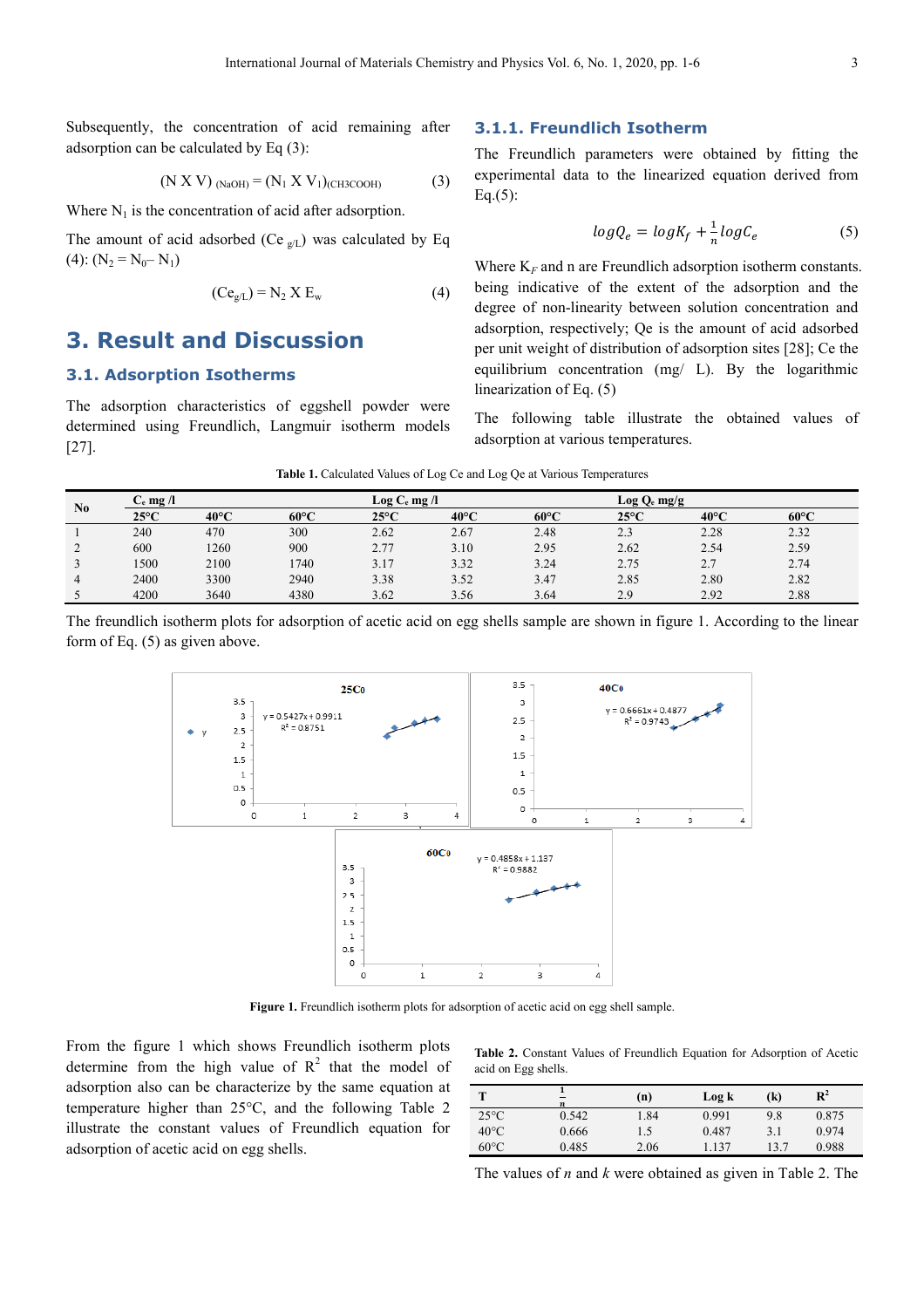constant value of n gives information about the surface morphology and the ability of adsorbed solute particles. The efficiency of adsorption increases with increasing *1/n* ratio.

The value of  $k \text{ (mg/g)}$  indicates the adsorption capacity of powder egg shells. It is clear from the given data in Table 2 that adsorption capacity of egg shell powder increasing temperature.

### **3.1.2. Langmuir Isotherm**

The linear form of this isotherm is given by:

$$
\frac{c_e}{Q_e} = \frac{1}{ab} + \frac{c_e}{a} \tag{6}
$$

Where *a* (mg/g) is the amount of adsorbed acetic acid in complete monolayer coverage and *b* (mg/l) is the binding energy constants.

| No. | Co g/l     | $C_e$ mg /l    |                |                | $Q_e$ mg/g     |                |                | $C_e/Q_e$      |                |                |
|-----|------------|----------------|----------------|----------------|----------------|----------------|----------------|----------------|----------------|----------------|
|     |            | $25^{\circ}$ C | $40^{\circ}$ C | $60^{\circ}$ C | $25^{\circ}$ C | $40^{\circ}$ C | $60^{\circ}$ C | $25^{\circ}$ C | $40^{\circ}$ C | $60^{\circ}$ C |
|     | 2.4        | 420            | 470            | 300            | 200            | 190            | 210            | 2.1            | 2.5            | 1.4            |
|     | 4.8        | 600            | 1260           | 900            | 420            | 250            | 390            | 2.4            | 3.6            | 2.3            |
|     | 7.2        | 1500           | 2100           | 1740           | 570            | 510            | 550            | 2.6            | 4.1            | 3.1            |
|     | 9.6        | 2400           | 3300           | 2940           | 720            | 630            | 670            | 3.3            | 5.2            | 4.4            |
|     | $\sqrt{2}$ | 4200           | 3640           | 4380           | 780            | 755            | 760            | 5.4            | 5.8            | 5.8            |

|  | <b>Table 3.</b> Calculated Values of Ce, Qe and Ce/Qe at Various Temperatures. |
|--|--------------------------------------------------------------------------------|
|  |                                                                                |

By plotting Ce/Qe against Ce, from the values given in table 3, a straight line was obtained as shown in figure 2.



**Figure 2.** Langmuir Isotherm plots for adsorption of acetic acid on Egg shell sample.

From the plot the values of *a* and *b* were calculated as shown in table 4.

**Table 4.** Constant Values of Langmuir Equation for Adsorption of Acetic acid on Egg shells.

| <b>COL</b>     | $\overline{\phantom{a}}$ | $(a)$ mg/g      | ab           | b (mg/l) | D <sup>2</sup><br>┄ |
|----------------|--------------------------|-----------------|--------------|----------|---------------------|
| $25^{\circ}$ C | 0.031                    | 3225<br>ر، ۱۷ د | 1.631        | 13.07    | 0.95                |
| $40^{\circ}$ C | 0.026                    | 38.46           | 1.355        | 15.19    | 0.98                |
| $60^{\circ}$ C | 0.021                    | 47.61           | 227<br>1.441 | 17.24    | 0.99                |

It is apparent from the graph that adsorption capacity of the adsorbent increases with increasing temperature. The regression coefficient  $R^2$  is almost 1 which shows the Langmuir isotherm model is best fit for the adsorption of acids on egg shells adsorbent.

#### **3.2. Adsorption Thermodynamics**

The thermodynamic parameters of the adsorption, i.e. the

standard enthalpy ∆*H*°, Gibbs free energy ∆*G*° and entropy ∆*S*° were calculated using the following equations:

$$
\Delta G = - RT \ln K_{L} \tag{7}
$$

$$
Ln KL = \Delta S/R - \Delta HT
$$
 (8)

$$
\Delta G = \Delta H - T\Delta S \tag{9}
$$

Where *R* is the ideal gas constant (kJ mol<sup>-1</sup> K<sup>-1</sup>),  $K_L$  is the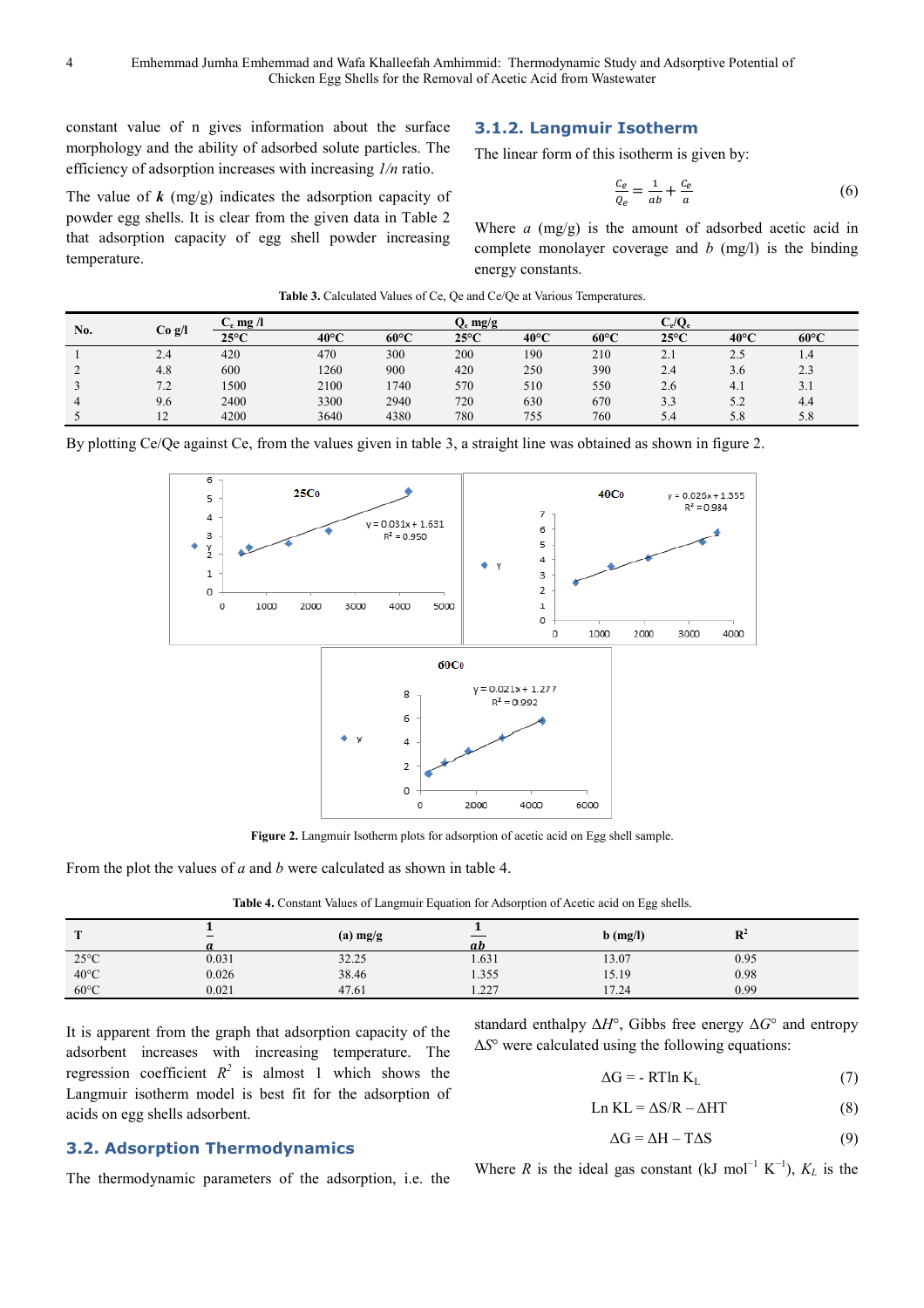Langmuir constant and *T* is the temperature.

**Table 5.** Values of Co and Co/Ce at Various Temperatures.

|                | $\mathsf{C}$ IC<br>$\cup_0 \cup_e$ |                |                |
|----------------|------------------------------------|----------------|----------------|
| $C_{o}$ (mg/l) | $25^{\circ}$ C                     | $40^{\circ}$ C | $60^{\circ}$ C |
| 2400           | 5.71                               | 5.11           |                |
| 4800           |                                    | 3.81           | 5.3            |
| 7200           | 4.8                                | 3.43           | 4.14           |
| 9600           | 4                                  | 2.9            | 3.27           |
| 12000          | 2.8                                | 3.3            | 2.74           |

From the values in table 5, which illustrate the Co and Co/Ce values at various temperature, were plotting in figure 3.



**Figure 3.** Plots for Co and Co/Ce Values at Various Temperatures.

From the graph the thermodynamic constant which appear in straight linear equation as shown in Table 6 and figure 4.

| parameter       |                | $25^{\circ}$ C |                                    | $40^{\circ}$ C |                         | $60^{\circ}$ C |
|-----------------|----------------|----------------|------------------------------------|----------------|-------------------------|----------------|
| (1/T)           |                | 0.00335        |                                    | 0.00319        |                         | 0.003          |
| $(\text{link})$ |                | 1.885          |                                    | 1.822          |                         | 2.135          |
|                 |                |                |                                    |                |                         |                |
|                 | 2.2            |                | ΔН                                 |                | $y = -907.33x + 4.8326$ |                |
|                 |                |                |                                    | $R^2 = 0.9222$ |                         |                |
|                 | $\overline{2}$ |                |                                    |                |                         |                |
|                 |                |                |                                    |                |                         |                |
|                 | 1.8            |                |                                    |                |                         |                |
|                 |                |                |                                    |                |                         |                |
|                 | 1.6            |                |                                    |                |                         |                |
|                 | 0.0029         | 0.003          | 0.0031                             | 0.0032         | 0.0033                  | 0.0034         |
|                 |                |                | <b>Figure 4. Plot of Enthalpy.</b> |                |                         |                |
|                 |                |                |                                    |                |                         |                |

**Table 6.** Values of Lin K and 1/T.

∆H° and ∆S° values can be obtained from the slope and intercept respectively of Van't Hoff plots of *lin K<sup>L</sup>* (from the Langmuir isotherm) versus *1/T*. The results of these thermodynamic calculations are shown in Table 7.

**Table 7.** Thermodynamic Constants for the Adsorption at Various Temperatures.

| T              | K     | $\Delta H$ j/mol | $\Delta G$ j/mol | $\Delta S$ j/mol.K |
|----------------|-------|------------------|------------------|--------------------|
| $25^{\circ}$ C | 6.59  |                  | $-4670$          | $-40.98$           |
| $40^{\circ}$ C | 6.183 | 7543             | $-4743$          | $-39.25$           |
| $60^{\circ}$ C | 8.455 |                  | $-5913$          | $-47.39$           |

The negative value for the Gibbs free energy for acetic acid adsorption shows that the adsorption process is spontaneous and that the degree of spontaneity of the reaction increases with increasing temperature. The overall adsorption process seems to be endothermic ( $\Delta H = 7543$  J mol<sup>-1</sup>). This result also supports the suggestion that the adsorption capacity of egg shells for acetic acid increases with increasing temperature.

The values of free energy change ∆G are negative as expected for a spontaneous adsorption process.

### **4. Conclusion**

The application of the constants in the evaluation of quality and the experimental data in the adsorption study was fitted to Freundlich and Langmuir equations to determine the extent and degree of favorability of adsorption. Thermodynamic analysis suggests that removal of acid from aqueous solution by eggshell powder was a spontaneous and endothermic process. Entropy of adsorption has negative value which shows that the acid molecules on the surface of adsorbent take an oriented position. The role of eggshell powder as an adsorbent for removal of acetic acid from aqueous solution has been established.